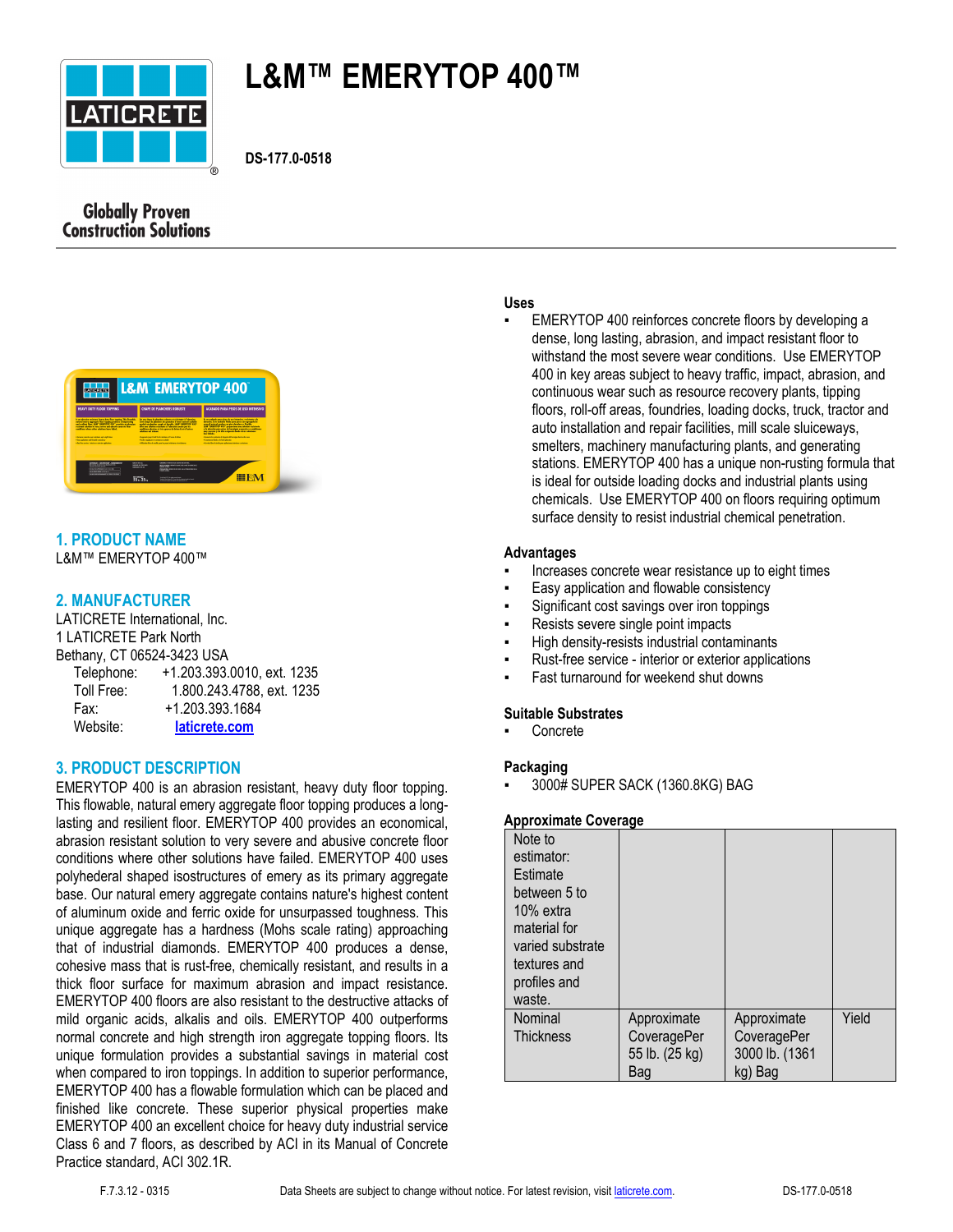| Note to<br>estimator:<br>Estimate<br>between 5 to<br>$10\%$ extra<br>material for<br>varied substrate<br>textures and<br>profiles and<br>waste. |                                             |                                              |                                                          |
|-------------------------------------------------------------------------------------------------------------------------------------------------|---------------------------------------------|----------------------------------------------|----------------------------------------------------------|
| 1" (25 mm)                                                                                                                                      | 4.4 ft <sup>2</sup> (0.41<br>m <sup>2</sup> | 240 ft <sup>2</sup> (22.3)<br>m <sup>2</sup> | 55 lb<br>(25 kg)<br>bag is<br>$0.4$ ft3<br>(0.01)<br>m3) |
| 2" (50 mm)                                                                                                                                      | 2.2 ft <sup>2</sup> (0.20<br>m <sup>2</sup> | 120 ft <sup>2</sup> (11.15<br>m <sup>2</sup> | 4175<br>$\text{lbs.} = 1$<br>Cubic<br>Yard               |

#### **Limitations**

- To avoid surface carbonation during cold weather application of EMERYTOP 400, do not use un-vented fossil-fuel heaters.
- Follow ACI 302 standard concrete procedures regarding temperature at the time of placement.
- Do not add accelerators or other admixtures to EMERYTOP 400
- Avoid application in extreme weather
- A pre-placement job conference is required with this product to carefully plan the installation
- Minimum depth is 1" (25 mm)
- Maximum depth is 2" (50 mm). Contact LATICRETE Technical Services for information on thicker applications.

#### **Cautions**

- Consult SDS for more safety information
- Protect finished work from traffic until fully cured
- Contains portland cement and silica sand. Causes skin and serious eye damage. Wear protective gloves/protective clothing/eye protection/face protection. In case of contact, flush thoroughly with water.
- Do not take internally. Silica sand may cause cancer, respiratory irritation or serious lung problems. Do not breathe dust. Wear a respirator in dusty areas.
- Keep out of reach of children

# **4. TECHNICAL DATA**

- **Applicable Standard**
- ASTM C190
- ASTM C666
- ASTM C157
- **ASTM C1202**
- ASTM C143

# **Physical Properties**

| <b>Group Number</b>         | <b>Results</b>  | <b>Test Method</b><br><b>Specification</b> |
|-----------------------------|-----------------|--------------------------------------------|
| Chloride Ion<br>Penetration | <b>Very Low</b> |                                            |

| <b>Group Number</b>                                                                                                                                                       | <b>Results</b>                                                                                                                                                      | <b>Test Method</b><br>ጼ<br><b>Specification</b> |
|---------------------------------------------------------------------------------------------------------------------------------------------------------------------------|---------------------------------------------------------------------------------------------------------------------------------------------------------------------|-------------------------------------------------|
| Permeability                                                                                                                                                              | Coulombs passed:<br>87                                                                                                                                              | <b>ASTM C 1202;</b><br>AASHTO-T-<br>277         |
| <b>Flexural Strength</b>                                                                                                                                                  | 28 days: 1380 psi<br>$(9.5 \text{ MPa})$                                                                                                                            | ASTM C78                                        |
| Length Change                                                                                                                                                             | 28 days: -0.0053%                                                                                                                                                   | ASTM C157                                       |
| Abrasion                                                                                                                                                                  | Depth 60 min -<br>In.0.008 (0.2 mm)                                                                                                                                 | <b>ASTM C944</b>                                |
| Compressive Strength<br>Note: Adding<br>Additional Aggregate,<br>water or other<br>additives result in<br>lower compressive<br>strength and other<br>physical properties. | 1 day: 5000 psi (34.5<br>MPa); 2 days: 7100<br>psi (50 MPa); 3<br>days: 8200 psi (56.6<br>MPa); 7 days:10600<br>psi (73.1 MPa); 28<br>days: 12160 psi<br>(86.2 MPa) | ASTM C109                                       |
| <b>Impact Resistance</b>                                                                                                                                                  | 7 days: no cracking;<br>90 days: no cracking                                                                                                                        | ACI 544 2                                       |
| Hardness (emery<br>aggregate)                                                                                                                                             | 9 Mohs                                                                                                                                                              | Mohs scale                                      |
| Aggregate Type                                                                                                                                                            | Min 58% AI2 O3; Min<br>24% Fe2 O3                                                                                                                                   |                                                 |

Specifications subject to change without notification. Results shown are typical but reflect test procedures used. Actual field performance will depend on installation methods and site conditions.

# **5. INSTALLATION**

#### **Surface Preparation:**

The top surface of the concrete must be scarified and left irregular, (minimum ICRI CSP 8-10) exposing the topmost surface of the coarse aggregate with a minimum amplitude of 1/4" (6 mm) between peaks and valleys. Soak base concrete with water to a saturated surface dry (SSD) condition. This is best achieved by water soaking the substrate for 12 hours and, just prior to applying the bonding slurry and placing the EMERYTOP 400, remove all surface standing water, leaving only a damp surface.

#### **Priming With Slurry Bond Coat**

Prepare the bonding slurry by mixing equal volumes of L&M EVERBOND and dry portland cement in a 1:1 ratio to a creamy, paint-like consistency. Scrub or broom the slurry into the damp surface for no more than 30 minutes before the placement of the EMERYTOP 400. Do not puddle bonding slurry onto the surface. Re-prime areas that dry before installation of EMERYTOP 400. Reprime substrate if slurry has dried.

# **MIXING**

EMERYTOP 400 should be mixed in a paddle-type mortar mixer or Ready Mix truck for high volume placements. First place all the water into the mixer, then add EMERYTOP 400. Mix 2.5-3.0 qts (2.4-2.8 L) water per 55 lb bag of EMERTYTOP 400. Mix a minimum of 5 minutes for high flow consistency. When a large volume of material is required, EMERYTOP 400 may be purchased in bulk bags of 3,000 lb (1361 kg) and mixed in a concrete mixer truck mix 3,000 lb (1361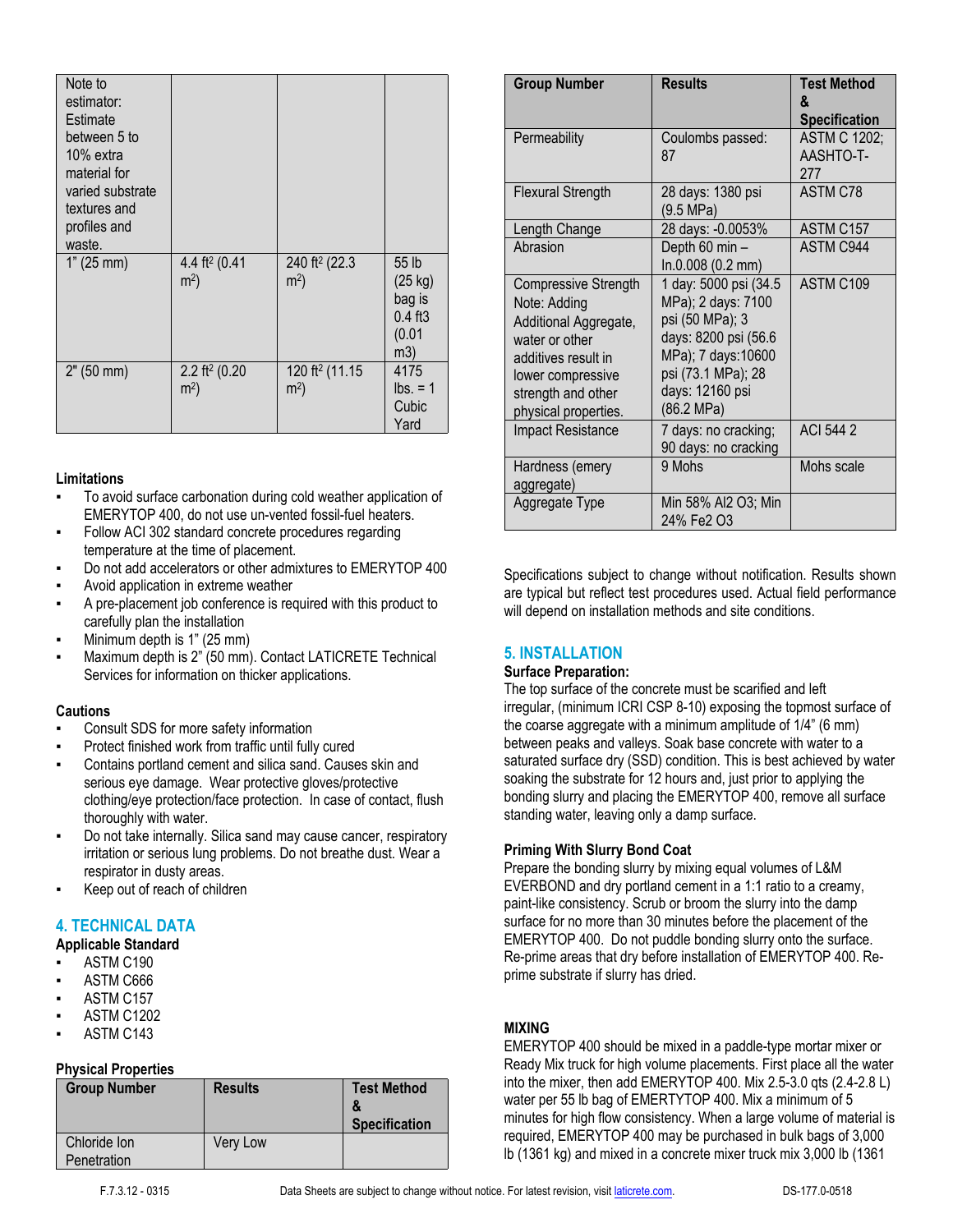kg) of EMERYTOP 400 with between 34-41 gals (129-155 L) water. Place 95% of required water into the concrete mixer truck based upon the number of Supersacks and the intended flow consistency. Maximum water provides a slump of approximately 4 to 5 inches. Suspend the bulk bag over the charging funnel of the mixer truck, and slowly load the dry material at a steady rate so that dry material mixes with water, allowing for a smooth, workable consistency. This will also help prevent the formation of large lumps (cannonballs) in the drum while the mixer truck is running at full charging speed. 95% of the water for the total number of Supersacks to be mixed must be in the Ready-Mix barrel. Begin mixing material at slow speed, adjusting the speed as the weight increases into the barrel. Once all Supersacks have been discharged into the Ready-Mix truck, the mixing speed should be elevated, allowing the material to fold over while mixing. Mix for 10 minutes at this speed. Increase mixing speed up to 50% of traditional mixing speed and mix for 5 minutes. Finally, mix material for five minutes at traditional mixing speed. Add up to 5% of remaining water to placement liking. Any added water requires an additional 5 minutes of mixing. For maximum slump, mix for a minimum of 5 minutes (minimum of 65 revolutions at 10-15 revolutions per minute), then place. At the time of placement of EMERYTOP 400, the air temperature should be between 50-90°F (10-32°C). In cold weather placement, heated mixing water may be used. The maximum water temperature should not be greater than 110°F (43°C). In hot, dry weather installations, mixing water may be chilled. Use E-CON to protect surfaces from rapid drying.

#### **Hardened Concrete Substrate Requirements**

The existing concrete base slab must be structurally sound and clean, and have a minimum compressive strength of 4,000 psi (27.6 MPa). All damaged or cracked areas that are structurally unsound must be repaired and/or replaced with new concrete as needed leaving 1 -2 inches for the EMERYTOP 400 topping slab. Cracks in the concrete substrate must be repaired before placement of the EMERYTOP 400. If they are not repaired and their causes corrected, the EMERYTOP 400 will crack in the same place and may delaminate. Refer to ACI 302.1.R for guidance on requirements for structurally sound slabs.

#### **Placement over Hardened Concrete:**

Set the strike-off level of the vibratory screed to the specified final elevation of the concrete floor. Place the EMERYTOP 400™ over the wet EVERBOND™ slurry mix immediately ahead of the vibratory screed. EMERYTOP 400 should be placed approximately 1/8" (3 mm) above the bottom of the screed. Strike off the product with a vibratory screed, which is essential for the initial consolidation of EMERYTOP 400. Use normal concrete finishing methods to finish the surface of the EMERYTOP 400 per ACI 302 10.3. Use bull float, then power float and power finish to the specified finish. During power floating pass, use a mechanical troweling machine equipped with float shoes or pans to keep topping open, allowing water evaporation and minimizing the danger of surface blisters. Power trowel to the specified finish. L&M E-CON™ can be used one or more times before, during, and after bull float, power troweling and finishing. Leave textured finish if extra non-slip performance is needed.

#### **Joint Placement**

Joints in the EMERYTOP 400 topping slab must be placed matching the location of the joints in the base slab. These saw cut joints must

be cut to a depth equal to twice the thickness of the EMERYTOP 400 topping slab per ACI 302. Additional saw cut joints must be placed at a minimum of 10' X 10' in the EMERYTOP 400 topping slab. These saw cut joints must be cut through the full depth of the topping slab to the base slab. After curing 60 days or more, control joints may be filled with JOINT TITE 750™.

# **Curing**

After finishing and initial set, continuously wet cure EMERYTOP 400 using conventional methods for 7-10 days. The area may be opened to limited service in 48 hours, while continuing with the wet cure for 7-10 days.

# **MONOLITHIC PLACEMENT OVER PLASTIC CONCRETE**

Substrate Concrete Requirements: The substrate concrete should be designed to develop a minimum of 4,000 psi (27.6 MPa) compressive strength. It must not contain calcium chlorides, stearates or other substances which are corrosive. The air content of the substrate concrete shall not be greater than 3% air entrapment and the slump shall not be greater than 5" (125 mm). During the placement of the substrate concrete and EMERYTOP 400 un-vented fossil-fuel heaters should not be used. Un-vented fossil fuel heaters will cause carbonation of fresh concrete and EMERYTOP 400.

#### **Placement and Preparation of Plastic Substrate Concrete:**

Place the concrete and strike off using a vibratory screed. Bull float immediately after strike off and before bleed water appears. After concrete bleed water has dissipated, darby (jitterbug) surface to produce a mortar bed approximately 1/4" (6 mm) thick, measured from the top of the coarse aggregate. Using a tining rake, lightly score the concrete surface at right angles to a depth of approximately 1/8" (3 mm). Raise the strike-off level of the vibratory screed to the specified final elevation of the concrete floor. Firmly attach the guides for the vibratory screed to the substrate and not on the plastic concrete surface. The minimum thickness of EMERYTOP 400 is 1" (25 mm). Operate the vibratory screed at 1/4 speed. Leave an aggressive rake finish.

This type of application requires an experienced and extremely skilled contractor and crew. A bonding agent is not required when EMERYTOP 400 is being placed on plastic concrete. Place the EMERYTOP 400 on the surface of the concrete immediately ahead of the vibratory screed. Care should be taken not to exceed the screed's capacity. The EMERYTOP 400 should be approximately 1/8" (3 mm) above the bottom of the screed. Strike off the EMERYTOP 400 with vibratory screed. Measure topping depth frequently. If, during placement, coarse aggregate from the plastic concrete starts to appear through the surface of the topping, lower the vibratory screed running speed or delay further placement of EMERYTOP 400 until the concrete is less plastic. Use normal concrete finishing methods to finish the surface of the EMERYTOP 400 per ACI 302 10.3.

#### **Finish, Curing and Joint Placement:**

Follow same methods and procedures for EMERYTOP 400 as mentioned in this document for Placement over Hardened Concrete.